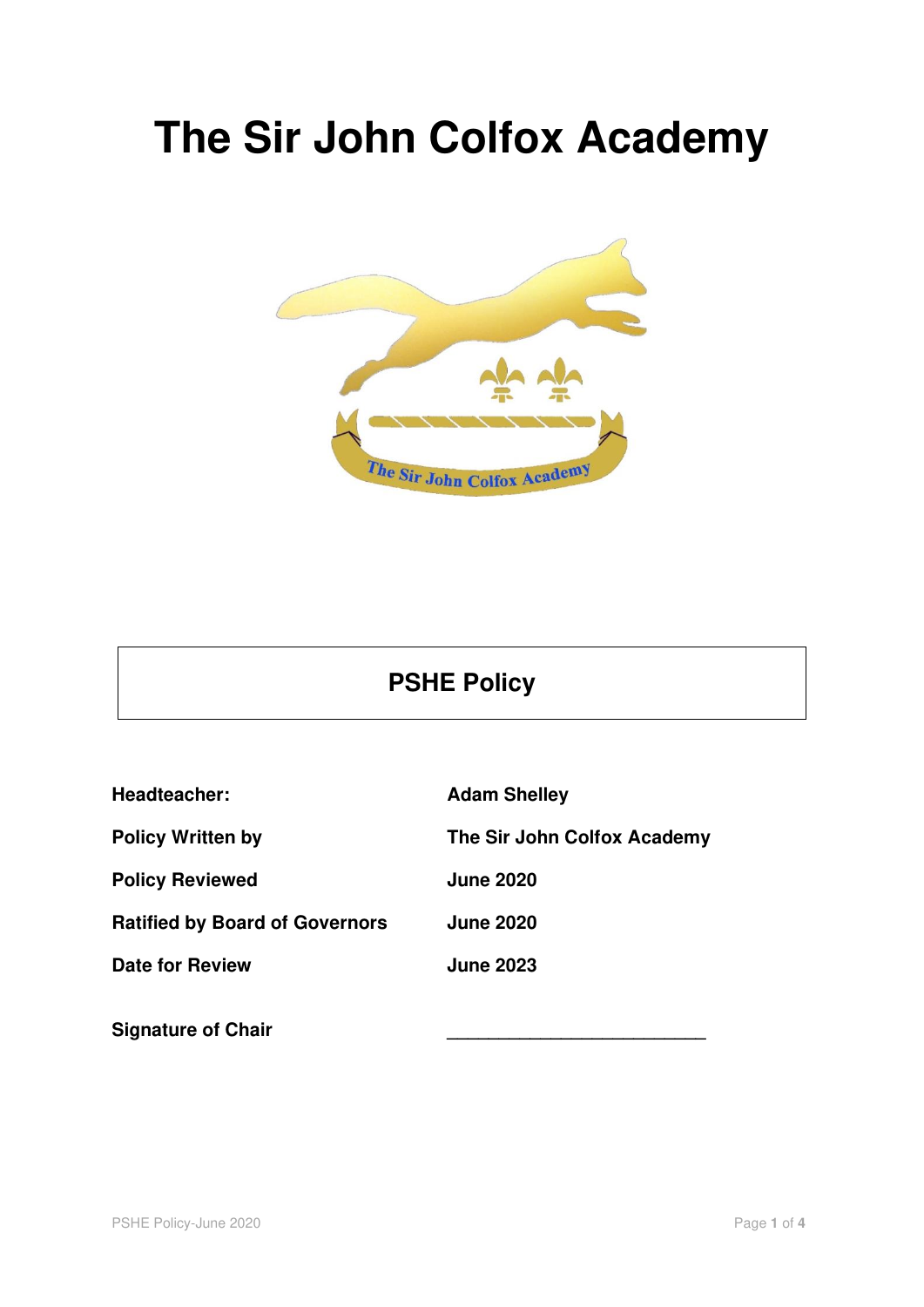## PSHE Policy **(INSERT APPROPRIATE DECLARATION PAGE HERE)**

#### Policy context and rationale

Currently, under the Education Act 2002/Academies Act 2010, all schools must provide a balanced and broadly-based curriculum which:

• promotes the spiritual, moral, cultural, mental and physical development of pupils at the school and of society, and

• prepares pupils at the school for the opportunities, responsibilities and experiences of later life.

PSHE (Personal, social, health, and economic education) is at the heart of this. Giving learners knowledge and guidance for later in life. The 2006 Education and Inspections Act placed a duty on Governing Bodies 'to promote the wellbeing of pupils at the school'. PSHE covers mental health a growing need in today's society.

Our school is a *Rights Respecting School*, putting students at the heart of what we do. This policy covers our school's approach to PSHE. Students were consulted during School Council sessions (Article 12, *respect for children's views*) on how to make the topic relevant and the PSHE Association has provided guidance to schools. PSHE education needs to be match the age level as well as the maturity level of the individual.

#### Policy aims and objectives

Our school's overarching aims and objectives for our pupils are to help them become enabled to feel positive about who they are and to enjoy healthy, safe, responsible and fulfilled lives. Throughout their time as students they will be able to recognise and manage risks, take increasing responsibility for themselves, their choices and behaviours and make positive contributions to their families, schools and communities.

As a rights respecting school, we believe every child has *the right to education* (article 28) with *access to relevant information* (article 17) which helps students reach their full potential.

Our aim in PSHE is to provide students with:

- Accurate and relevant knowledge
- Opportunities to turn that knowledge into personal understanding
- Opportunities to explore, clarify and, if necessary, challenge their own and others values, attitudes, beliefs, rights and responsibilities.
- The skills and strategies they need in order to live healthy, safe, fulfilling, responsible and balanced lives.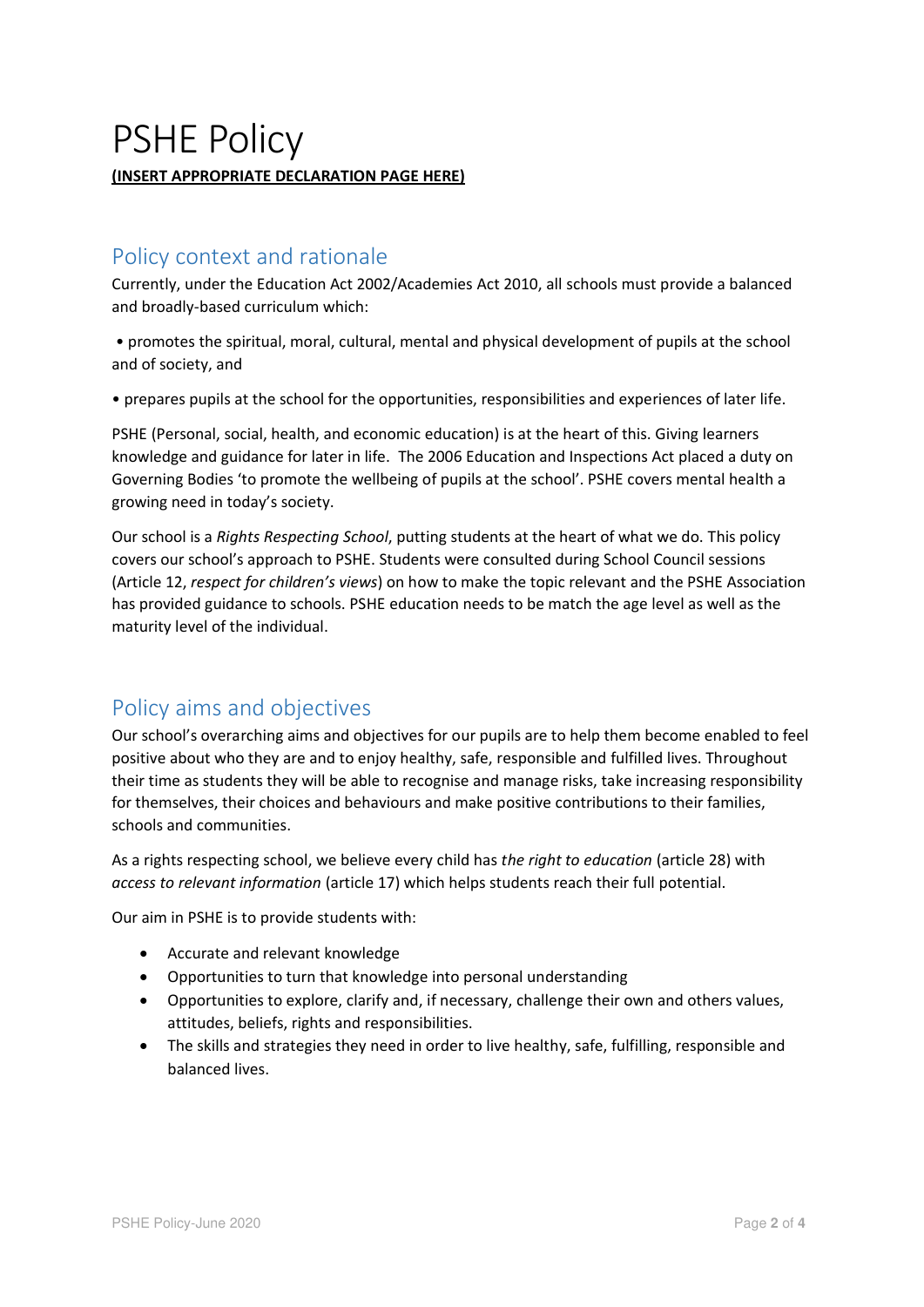#### Creating a safe and supportive learning environment

PSHE education works within students' real life experiences and it is essential to establish a safe learning environment. Clear classroom rules are required from the start to establish a safe and supportive learning environment. In the course of PSHE education lessons, students may indicate in some way that they are vulnerable or 'at risk'. Therefore, this policy should be read in conjunction with the school's safeguarding policy.

#### Entitlement and equality of opportunity

We promote the needs and interests of all pupils, irrespective of gender, culture, ability or personal circumstance. *Non-discrimination* (article 2) teaching will take into account the age, ability, readiness, and cultural backgrounds of children to ensure that all can fully access PSHE education provision. Teachers will promote diversity and inclusion of all students and we expect our students to consider others' needs and views and treat others with respect. We will use PSHE education as a way to address diversity issues and to ensure equality for all.

#### Entitlement and equality of opportunity

We recognise the right for all pupils to have access to PSHE education learning which meets their needs.

• We will ensure that pupils with SEND receive access to PSHE through either their class or resources provided to the SEND department.

• We will adapt work and content where required to help SEND access the content.

#### Intended outcomes

Active engagement in learning, rather than passively receiving information, is most effective in teaching PSHE education. Pupils need opportunities to consider and clarify their values and beliefs and to rehearse and develop enquiry and interpersonal skills.

They also need a comprehensive, balanced and relevant body of factual information to inform their present and future choices.

As a result of our PSHE programme of learning, students will learn through a thematic approach across the key stages. **This includes three core themes**:

- Health and wellbeing
- Relationships
- Living in the wider world.

Within these themes, careers and relationships and sex education (RSE) are embedded. These themes are taught as a 'spiral programme', meaning organising learning into a series of recurring themes, each lasting around half a term, which students experience every year. At each encounter, the level of demand increases and learning is progressively deepened. Students will develop their